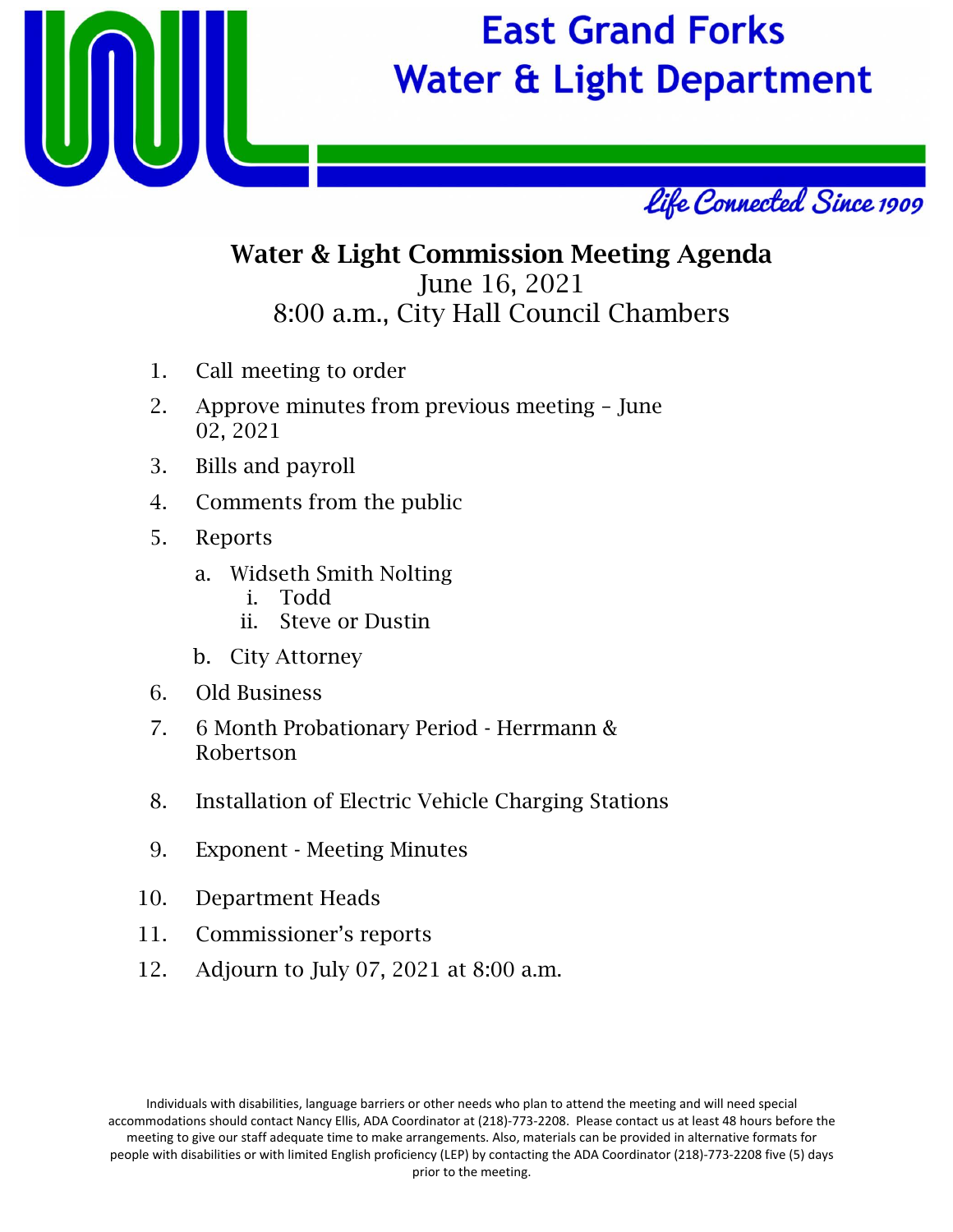Minutes of the regular meeting of the Water, Light, Power and Building Commission of the City of East Grand Forks, Minnesota on June 2, 2021 at 8:00 a.m held in the City Council Chambers at City Hall and remotely due to the COVID 19 virus pandemic and pursuant to MN Statutes 13D.02, 13D.021 and 13D.04 for those not able to attend in person. Present: Grinde, Beauchamp, Quirk, DeMers

Absent: None

Also present: Keith Mykleseth, Ron Galstad, Brian Johnson, Jeff Olson, Steve Emery, Todd Forster, Kevin Hatcher, Corey Thompson (remotely), and Karla Anderson.

It was moved by Commissioner Quirk seconded by Commissioner Beauchamp that the minutes of the previous regular meeting of May 19, 2021, be approved as read. Voting Aye: Grinde, Beauchamp, Quirk, DeMers Voting Nay: None

It was moved by Commissioner Beauchamp seconded by Commissioner Quirk to authorize the Secretary to issue payment of the recommended bills and payroll in the amount of \$239,151.03. Voting Aye: Grinde, Beauchamp, Quirk, DeMers Voting Nay: None

It was moved by Commissioner Quirk seconded by Commissioner Beauchamp to approve declaring transformers as salvage. Voting Aye: Grinde, Beauchamp, Quirk, DeMers Voting Nay: None

It was moved by Commissioner Quirk seconded by Commissioner Beauchamp to approve installation of two farm hydrants next to the City flower gardens on Central Avenue as part of the 2021 Water Main Replacement Project; a change order will need to be prepared for signature with Taggert Construction. Voting Aye: Grinde, Beauchamp, Quirk, DeMers Voting Nay: None

It was moved by Commissioner Quirk seconded by Commissioner Beauchamp to adjourn at 8:45 a.m. to the next regular meeting on June 16, 2021 at 8:00 am to be held in the City Council Chambers at City Hall. Social Distancing recommendations will be followed. Hybrid options will also be available for those not able to attend in person.

Voting Aye: Grinde, Beauchamp, Quirk, DeMers Voting Nay: None

> Lori Maloney Commission Secretary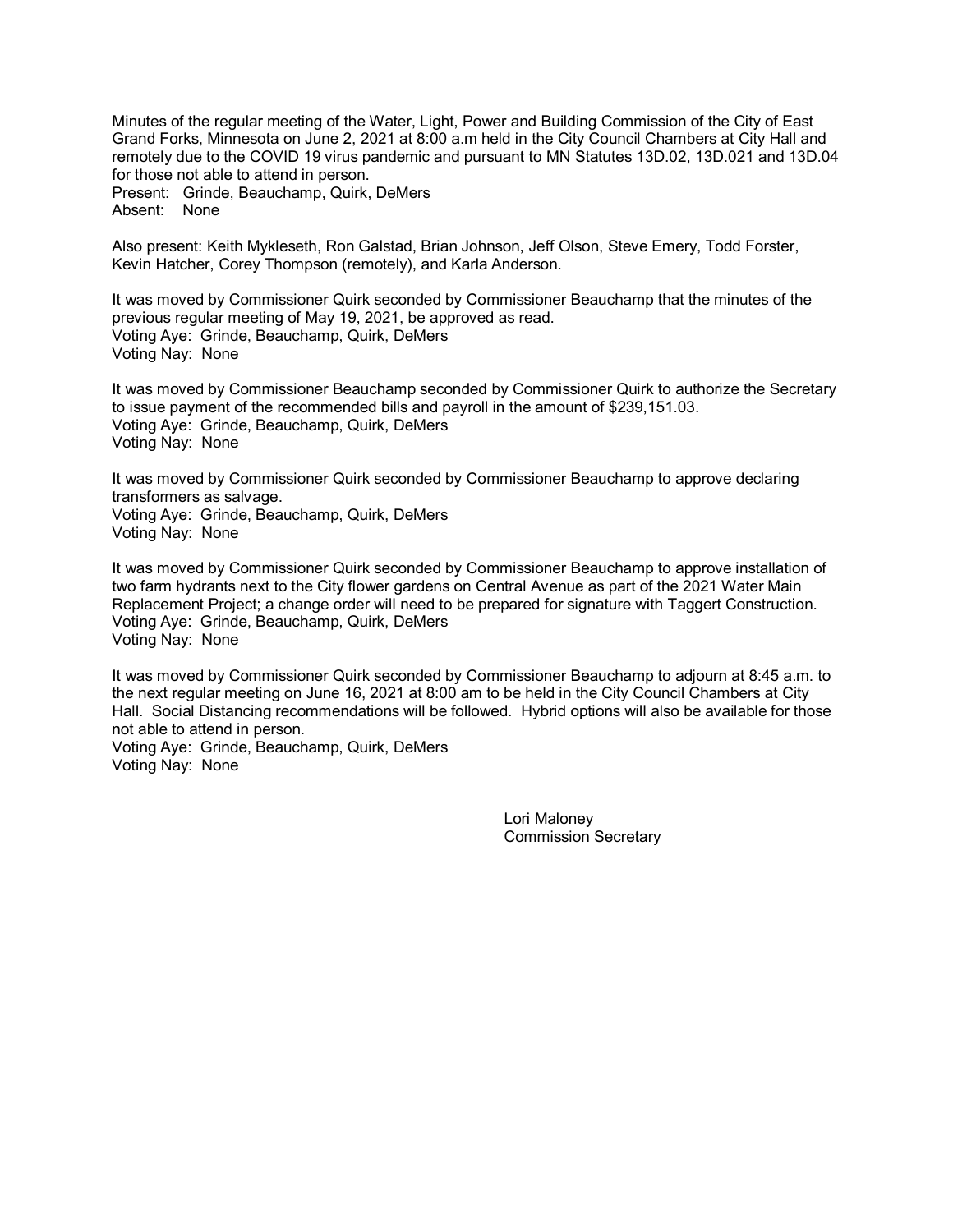## Accounts Payable

Check Register Totals Only

Printed: 6/9/2021 - 9:28 AM User: khatcher



**City of East Grand Forks** P. O. Box 373 East Grand Forks, MN 56721 (218) 773-2483

| <b>Check</b> | <b>Date</b> | Vendor No     | <b>Vendor Name</b>        | <b>Amount</b> | <b>Voucher</b> |
|--------------|-------------|---------------|---------------------------|---------------|----------------|
| 516767       | 06/09/2021  | <b>COM500</b> | Commissioner of Revenue   | 84,546.00     | $\overline{0}$ |
| 516768       | 06/09/2021  | <b>HAL500</b> | Halstad Telephone Company | 1,464.30      | $\overline{0}$ |
| 516769       | 06/09/2021  | <b>MMP501</b> | MMPA c/o Avant Energy     | 253, 127.45   | $\overline{0}$ |
| 516770       | 06/09/2021  | <b>VER500</b> | Verizon Wireless          | 313.95        | $\overline{0}$ |
|              |             |               | Check Total:              | 339,451.70    |                |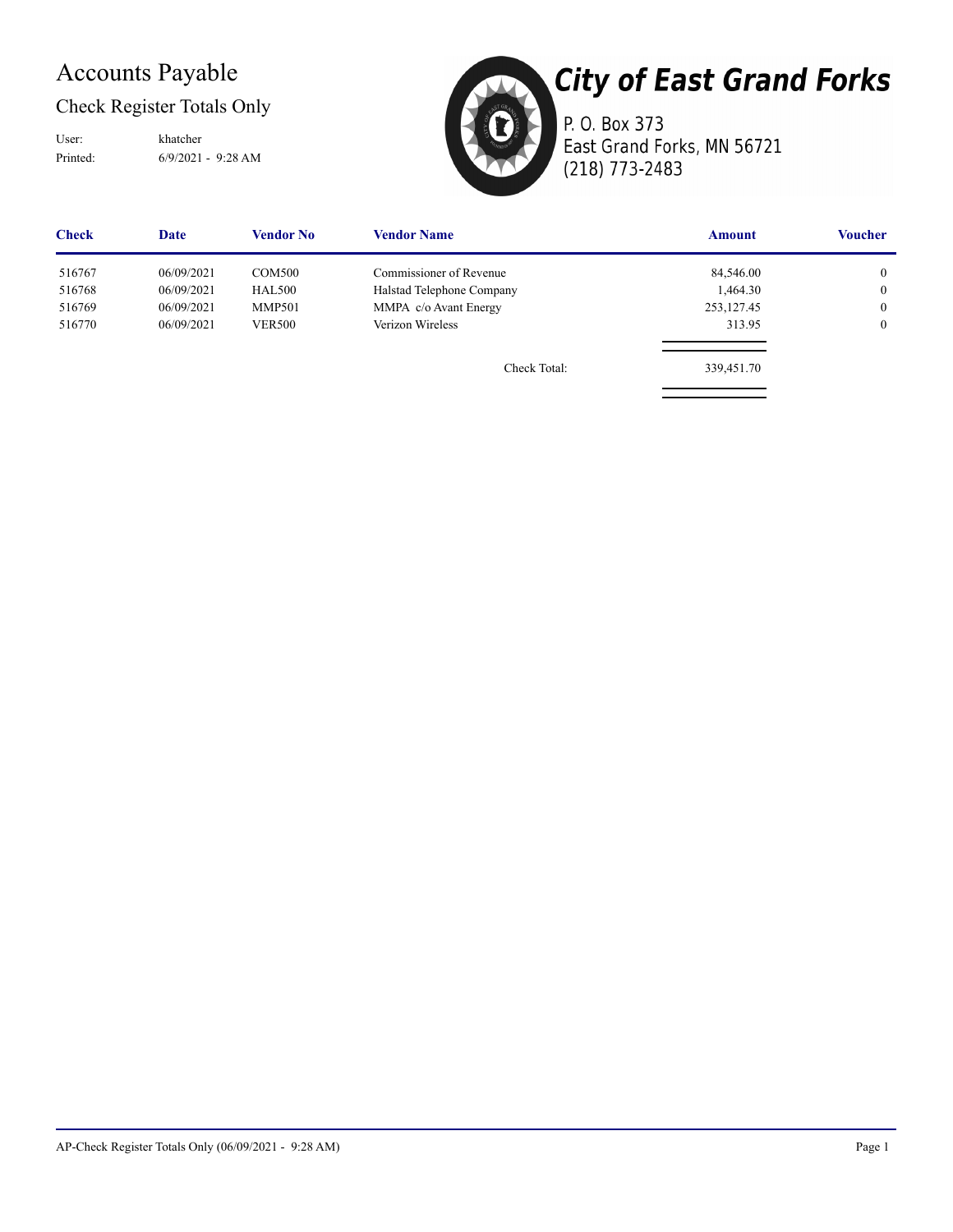## Accounts Payable

#### Check Register Totals Only

User: khatcher

Printed: 6/14/2021 - 10:12 AM



**City of East Grand Forks** P. O. Box 373

East Grand Forks, MN 56721 (218) 773-2483

| <b>Check</b> | <b>Date</b> | <b>Vendor No</b> | <b>Vendor Name</b>                   | <b>Amount</b> | <b>Voucher</b>   |
|--------------|-------------|------------------|--------------------------------------|---------------|------------------|
| 516771       | 06/16/2021  | <b>ACM502</b>    | Acme Electric Companies              | 186.34        | $\boldsymbol{0}$ |
| 516772       | 06/16/2021  | <b>AES500</b>    | Advanced Engineering and Environme   | 1,231.75      | $\boldsymbol{0}$ |
| 516773       | 06/16/2021  | <b>APC500</b>    | American Payment Centers             | 236.79        | $\boldsymbol{0}$ |
| 516774       | 06/16/2021  | <b>AQU501</b>    | Aqua-Pure Inc                        | 23,230.88     | $\boldsymbol{0}$ |
| 516775       | 06/16/2021  | <b>ARA500</b>    | Aramark                              | 194.32        | $\boldsymbol{0}$ |
| 516776       | 06/16/2021  | <b>BOR501</b>    | Border States Electric Supply        | 1,516.22      | $\boldsymbol{0}$ |
| 516777       | 06/16/2021  | <b>BRA500</b>    | Brady Martz & Associates P.C.        | 3,790.00      | $\boldsymbol{0}$ |
| 516778       | 06/16/2021  | <b>BUS501</b>    | <b>Business Essentials</b>           | 27.00         | $\boldsymbol{0}$ |
| 516779       | 06/16/2021  | <b>CAR505</b>    | Cariveau Concrete Construction       | 3,613.00      | $\boldsymbol{0}$ |
| 516780       | 06/16/2021  | <b>CEN501</b>    | CenturyLink                          | 97.36         | $\mathbf{0}$     |
| 516781       | 06/16/2021  | <b>COM505</b>    | Complete Pest Control Inc            | 200.00        | $\boldsymbol{0}$ |
| 516782       | 06/16/2021  | <b>CON501</b>    | Connect Interiors                    | 4,358.81      | $\boldsymbol{0}$ |
| 516783       | 06/16/2021  | <b>COR503</b>    | Core & Main                          | 11,518.77     | 0                |
| 516784       | 06/16/2021  | UB*01201         | Mary Delisle                         | 193.37        | $\boldsymbol{0}$ |
| 516785       | 06/16/2021  | UB*01203         | Arthur Duff                          | 50.15         | $\boldsymbol{0}$ |
| 516786       | 06/16/2021  | <b>EGF501</b>    | <b>EGF City</b>                      | 507,015.66    | $\boldsymbol{0}$ |
| 516787       | 06/16/2021  | <b>EXP501</b>    | Exponent                             | 520.98        | $\overline{0}$   |
| 516788       | 06/16/2021  | <b>FOR505</b>    | Forum Communications Company         | 270.00        | $\boldsymbol{0}$ |
| 516789       | 06/16/2021  | <b>GAL501</b>    | Galstad Jensen & McCann PA           | 1,471.50      | $\boldsymbol{0}$ |
| 516790       | 06/16/2021  | <b>GFF501</b>    | GF Fire Equipment                    | 24.30         | $\boldsymbol{0}$ |
| 516791       | 06/16/2021  | GOP501           | Gopher State One-Call                | 241.65        | $\boldsymbol{0}$ |
| 516792       | 06/16/2021  | <b>GRA504</b>    | Graybar                              | 201.26        | 0                |
| 516793       | 06/16/2021  | <b>HAW501</b>    | Hawkins Inc                          | 434.64        | $\boldsymbol{0}$ |
| 516794       | 06/16/2021  | <b>HOM501</b>    | Home of Economy                      | 41.37         | $\boldsymbol{0}$ |
| 516795       | 06/16/2021  | <b>HUG501</b>    | Hugo's $#5$                          | 26.81         | $\boldsymbol{0}$ |
| 516796       | 06/16/2021  | <b>JER501</b>    | Jerry's Electric Inc                 | 262.50        | $\boldsymbol{0}$ |
| 516797       | 06/16/2021  | UB*01204         | Jody Johnson                         | 163.37        | $\boldsymbol{0}$ |
| 516798       | 06/16/2021  | <b>KRO500</b>    | <b>KROX-AM</b>                       | 200.00        | $\boldsymbol{0}$ |
| 516799       | 06/16/2021  | <b>HAR501</b>    | Local Ace                            | 430.53        | $\overline{0}$   |
| 516800       | 06/16/2021  | UB*01205         | Jeffrey & Audrea McGee               | 144.74        | $\mathbf{0}$     |
| 516801       | 06/16/2021  | <b>MID501</b>    | Midcontinent Communications          | 250.00        | $\boldsymbol{0}$ |
| 516802       | 06/16/2021  | MND501           | MN Dept of Commerce                  | 3,066.36      | $\boldsymbol{0}$ |
| 516803       | 06/16/2021  | <b>MND504</b>    | MN Dept of Health                    | 32.00         | $\boldsymbol{0}$ |
| 516804       | 06/16/2021  | <b>MNR502</b>    | MN Rural Water Association           | 500.00        | $\boldsymbol{0}$ |
| 516805       | 06/16/2021  | UB*01202         | Mohamud J Mohamed                    | 373.75        | $\boldsymbol{0}$ |
| 516806       | 06/16/2021  | UB*01206         | <b>Holly Nelson</b>                  | 120.16        | $\overline{0}$   |
| 516807       | 06/16/2021  | UB*01207         | Perry Ostmo                          | 59.84         | $\boldsymbol{0}$ |
| 516808       | 06/16/2021  | <b>RMB500</b>    | RMB Environmental Laboratories, Inc. | 205.00        | $\boldsymbol{0}$ |
| 516809       | 06/16/2021  | UB*01208         | <b>Austin Scott</b>                  | 174.99        | $\boldsymbol{0}$ |
| 516810       | 06/16/2021  | <b>SEN501</b>    | Sensus USA, Inc.                     | 3,722.06      | $\boldsymbol{0}$ |
| 516811       | 06/16/2021  | <b>STU502</b>    | <b>Stuart's Towing</b>               | 150.00        | $\boldsymbol{0}$ |
| 516812       | 06/16/2021  | <b>SUN500</b>    | Sun Dot Communications, LLC          | 89.99         | $\bf{0}$         |
| 516813       | 06/16/2021  | <b>TAG500</b>    | Taggart Contracting Inc.             | 75,256.20     | $\bf{0}$         |
| 516814       | 06/16/2021  | <b>USP501</b>    | <b>US Postal Service</b>             | 188.00        | $\mathbf{0}$     |
| 516815       | 06/16/2021  | <b>WAT501</b>    | Water & Light Department             | 2,806.41      | $\bf{0}$         |
| 516816       | 06/16/2021  | <b>WAP500</b>    | Western Area Power Administration    | 117,031.29    | 0                |
| 516817       | 06/16/2021  | WID501           | Widseth Smith Nolting & Assoc Inc    | 20,190.72     | 0                |
| 516818       | 06/16/2021  | <b>WIL500</b>    | Wilbur-Ellis Company LLC             | 488.16        | $\boldsymbol{0}$ |
| 516819       | 06/16/2021  | <b>WIL566</b>    | Andrew Williams                      | 500.00        | $\overline{0}$   |
| 516820       | 06/16/2021  | WIN501           | Winsupply of Grand Forks             | 926.49        | $\boldsymbol{0}$ |

AP-Check Register Totals Only (06/14/2021 - 10:12 AM) Page 1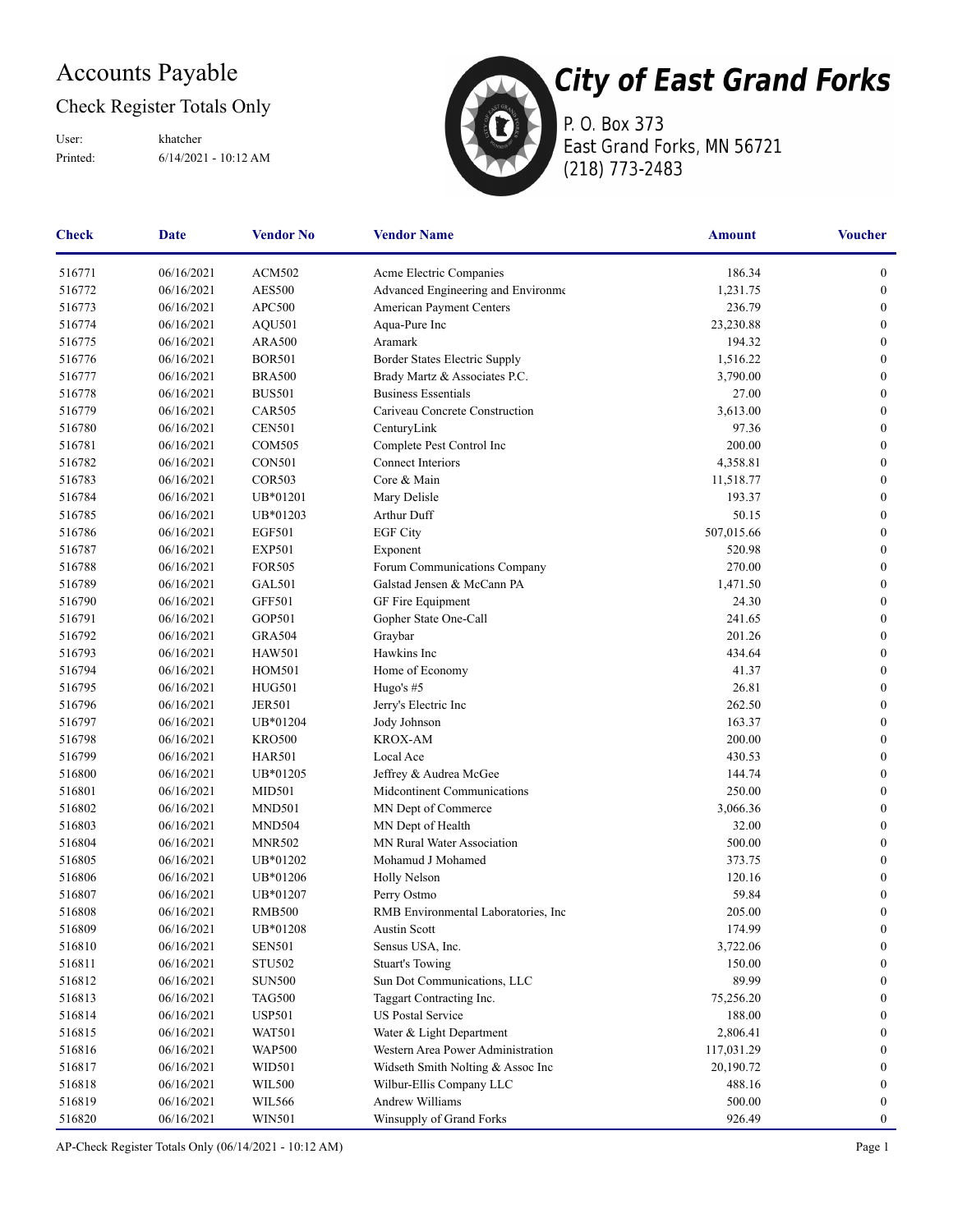| <b>Check</b>     | <b>Date</b>              | Vendor No                      | <b>Vendor Name</b>         |              | <b>Amount</b>     | <b>Voucher</b>       |
|------------------|--------------------------|--------------------------------|----------------------------|--------------|-------------------|----------------------|
| 516821<br>516822 | 06/16/2021<br>06/16/2021 | <b>XCE501</b><br><b>XCE502</b> | Xcel Energy<br>Xcel Energy |              | 51.76<br>4,573.58 | $\Omega$<br>$\Omega$ |
|                  |                          |                                |                            | Check Total: | 792,650.83        |                      |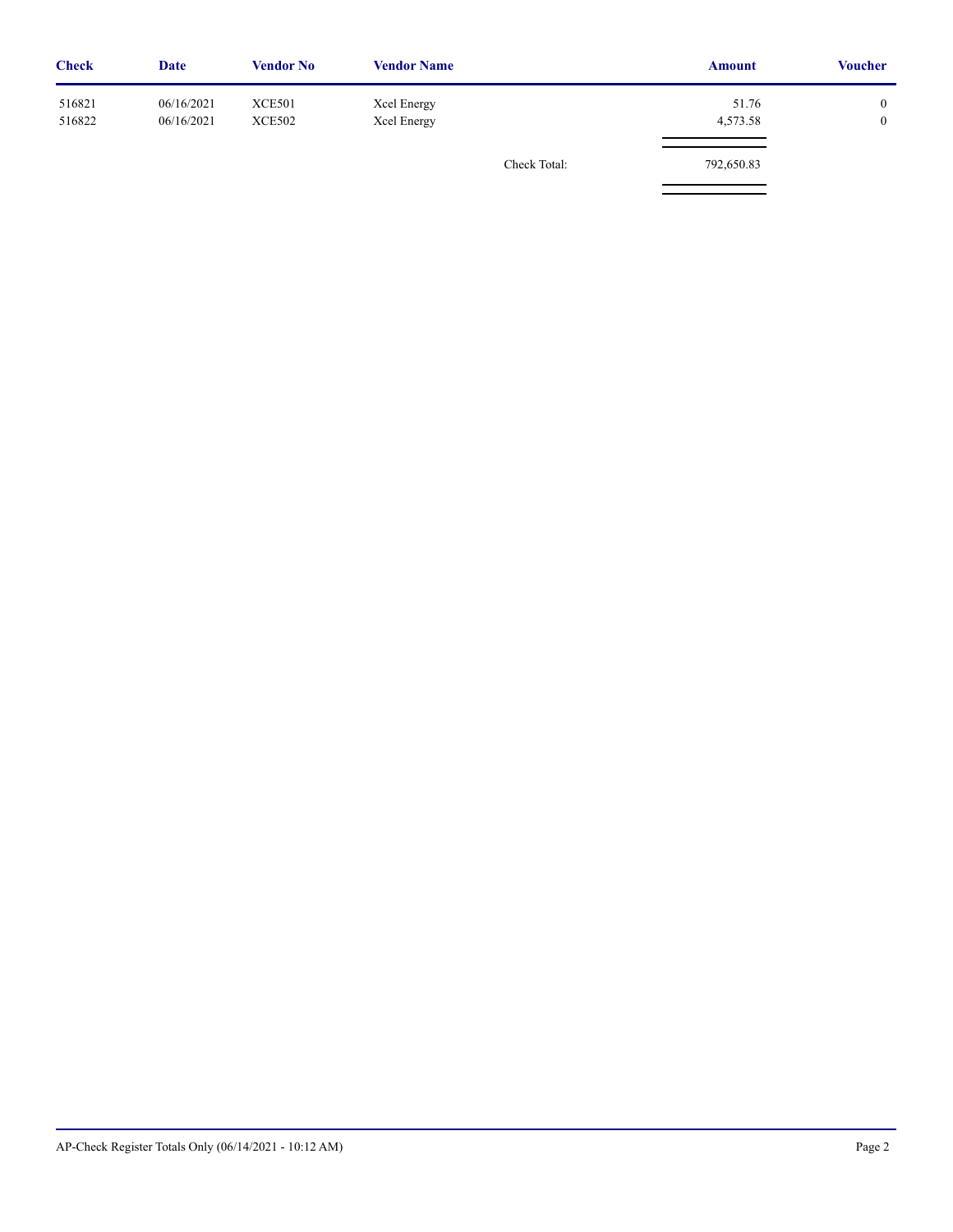| AC Tune up                        | Anderson              | \$            | 60.00    |
|-----------------------------------|-----------------------|---------------|----------|
| AC Tune up                        | Ellingson             | \$            | 60.00    |
| AC Tune up                        | <b>Eslinger</b>       | \$            | 60.00    |
| <b>AC Tune up</b>                 | Franklin              | \$            | 60.00    |
| AC Tune up                        | Hangsleben            | \$            | 60.00    |
| AC Tune up                        | <b>Holbeck</b>        | \$            | 60.00    |
| <b>AC Tune up</b>                 | Holte                 | \$            | 60.00    |
| AC Tune up                        | Jones                 | \$            | 60.00    |
| <b>AC Tune up</b>                 | Landa $(2)$           | \$            | 120.00   |
| AC Tune up                        | <b>Mochoruk</b>       | \$            | 60.00    |
| AC Tune up                        | <b>Redvers</b>        | \$            | 60.00    |
| AC Tune up                        | <b>Salvhus</b>        | \$            | 60.00    |
| AC Tune up                        | Spencer               | \$            | 60.00    |
| AC Tune up                        | Swang                 | \$            | 60.00    |
| AC Tune up                        | Traub                 | \$            | 60.00    |
| <b>AC Tune up</b>                 | Vasek                 | \$            | 60.00    |
| AC Tune up                        | Vingelen              | \$            | 60.00    |
| AC Tune up                        | Whetzel               | \$            | 60.00    |
| <b>ECM</b>                        | Wolf                  | \$            | 150.00   |
| <b>Residential Weatherization</b> | Williams - 10 Windows | $\frac{1}{2}$ | 500.00   |
|                                   | Total                 | \$            | 1,790.00 |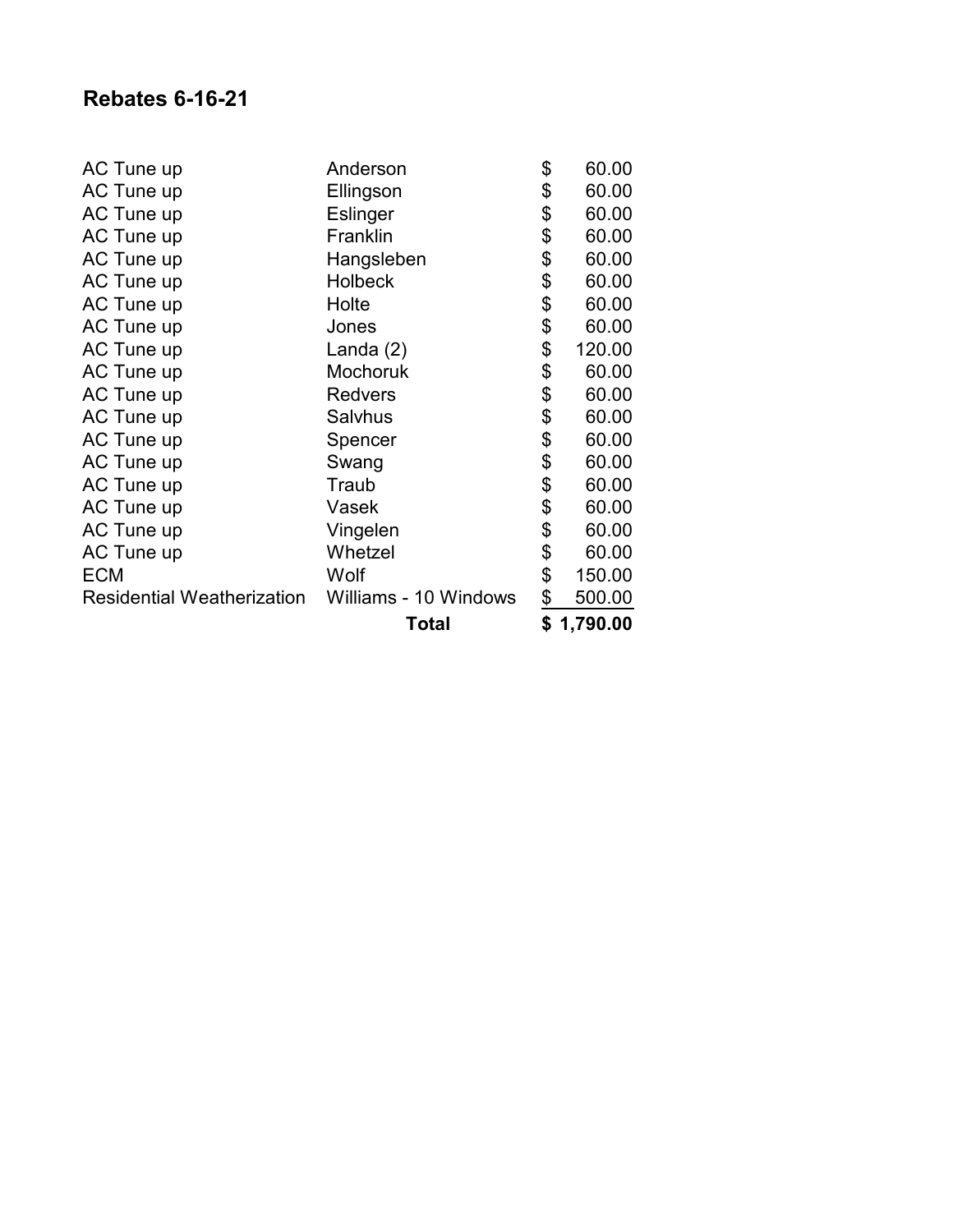## **Request for Water and Light Commission Action**

| Date: | 6/11/2021                                                         |
|-------|-------------------------------------------------------------------|
| To:   | Water and Light Commissioners                                     |
| From: | Jeff Olson                                                        |
| RE:   | 6 month probation period for Andrew Robertson and Clinton Hermann |

#### **Background:**

Andrew Robertson and Clinton Hermann will reach their 6 month probation period June 28 2021.

My 6 month review of their preformance includes good elecrical knowledge, great attitudes, willingness to learn our system, and have adapted very well to our department.

#### **Recommendation:**

It is my recomendation that the Commission grant permanent employment to both Andrew Robertson and Clinton Hermann.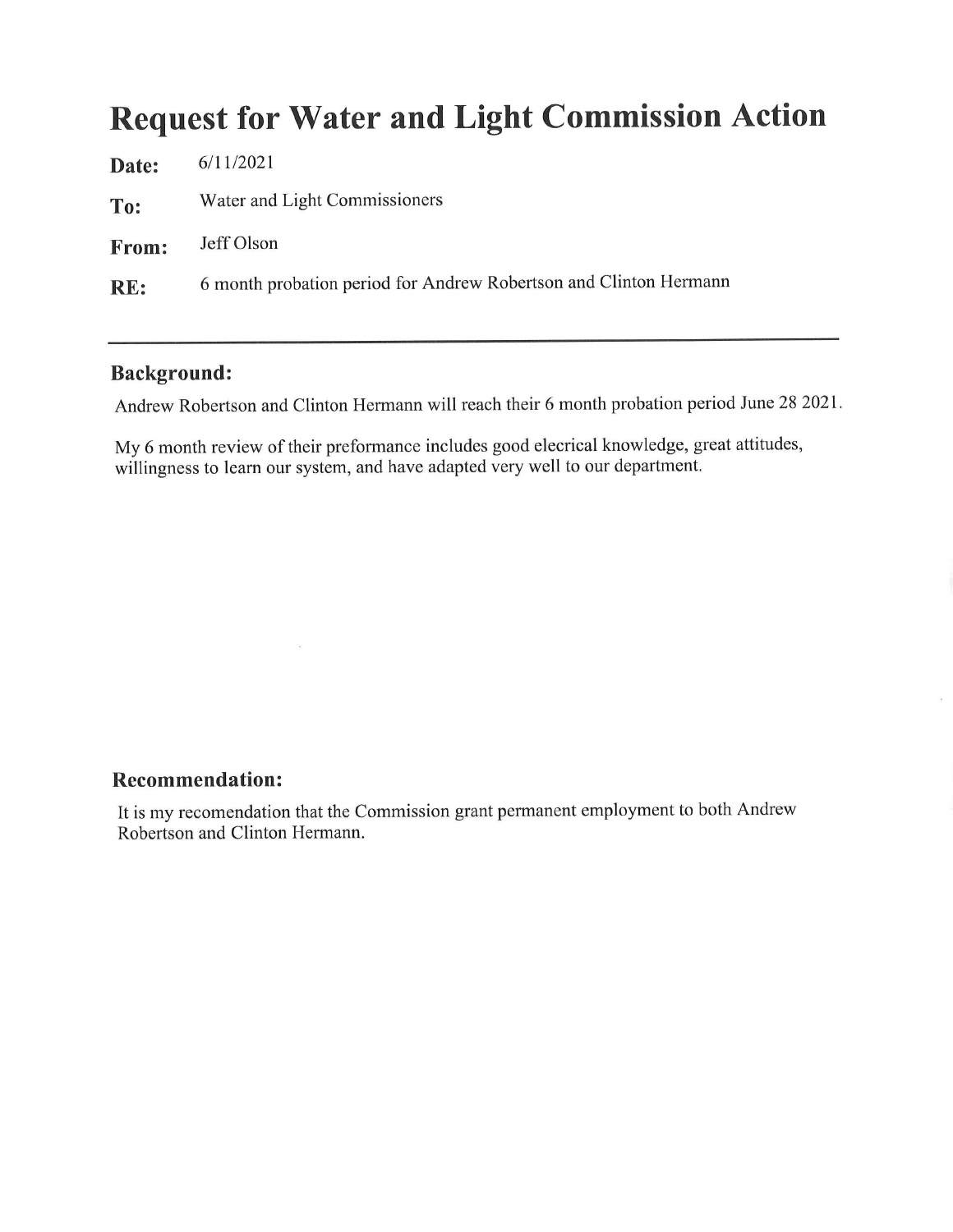# Request for Commission Action

Date: 6-14-21

To: Water & Light Commissioners

From: Kevin Hatcher

RE: Installation of Electric Vehicle Charging Stations

#### Background:

As the Commissioners are aware, our department has been collaborating with Minnesota Municipal Power Agency (MMPA) on installing level two electric vehicle charging stations within East Grand Forks. The first proposed location is at the Fairfield Inn. This unit will be fully paid (equipment, installation, and maintenance) by MMPA. The second location is within the city's main parking lot by restaurant row and River Cinema. Water and Light Department's expected total cost for this second station is approximately \$10,000. Enclosed are the maps of the proposed locations. The City of East Grand Forks is aware of the proposed location within the city-owned parking lot, and City Council shared no reluctance when presented at the 6/8 work session. Chargers are planned to be installed and fully operational by November of 2021.

Recommendation:

Approve the proposed locations to install the two electric vehicle charging stations

Approve East Grand Forks Water & Light Department to pay for the second charging station located within the city owned parking lot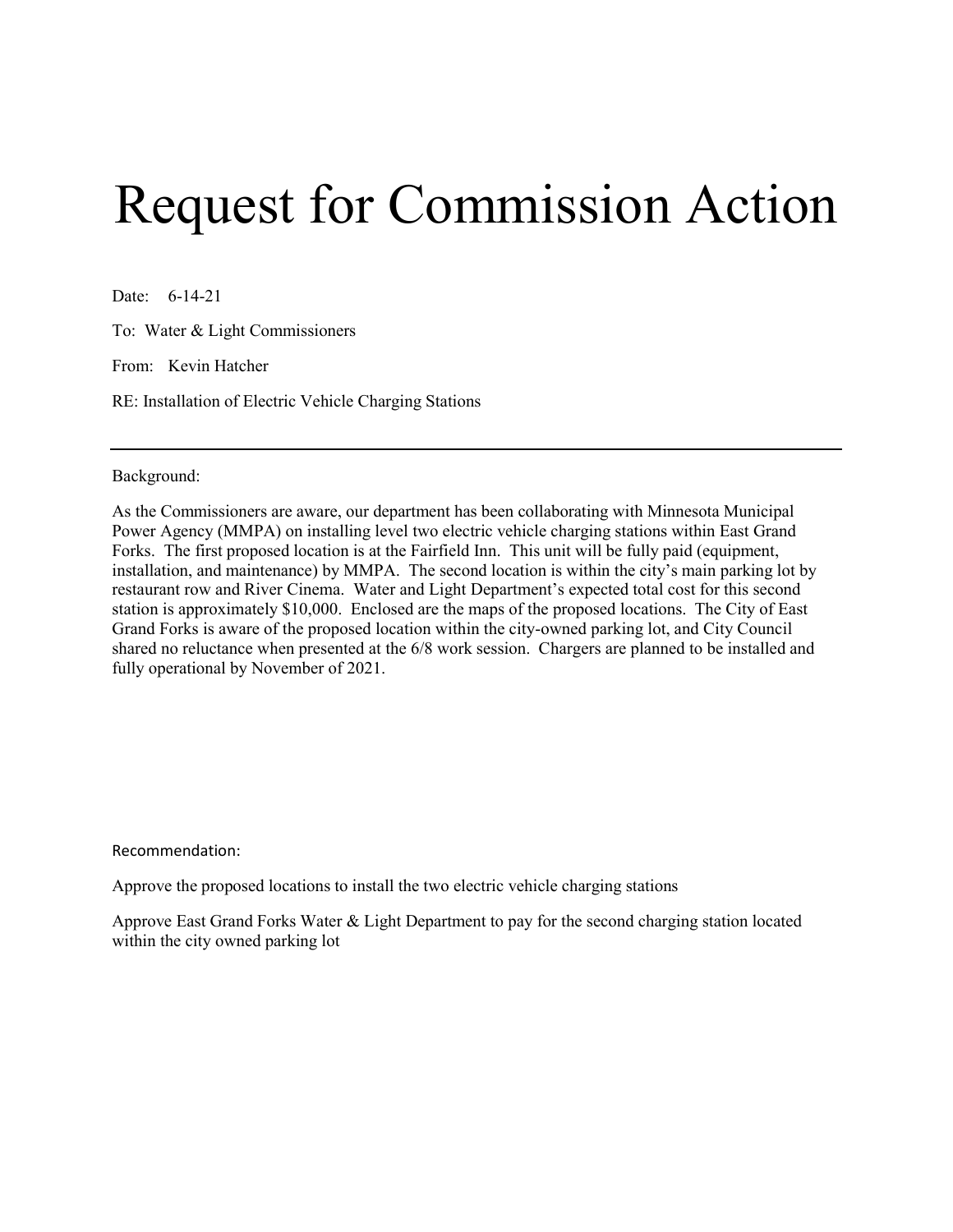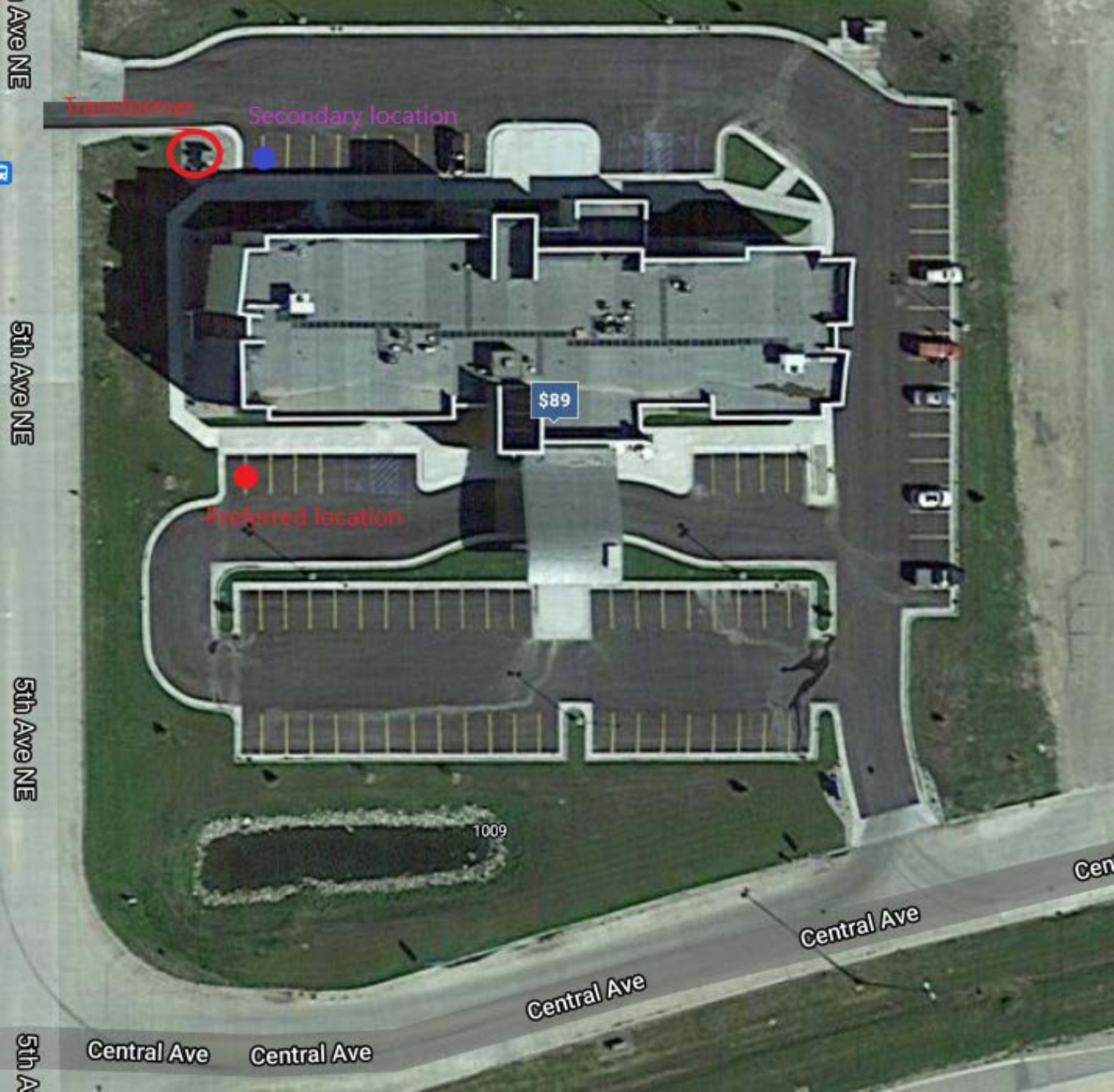River Cinema 15<br>15-screen theater for<br>mainstream movies<br>4 min dilye - home

**STO St NW** 

D-

¢

**Std St NW** 

G

E.

Std St NW

2

 $\overline{G}$ 

Recommended load

 $\mathcal{O}$ 

Strategisty

5

B